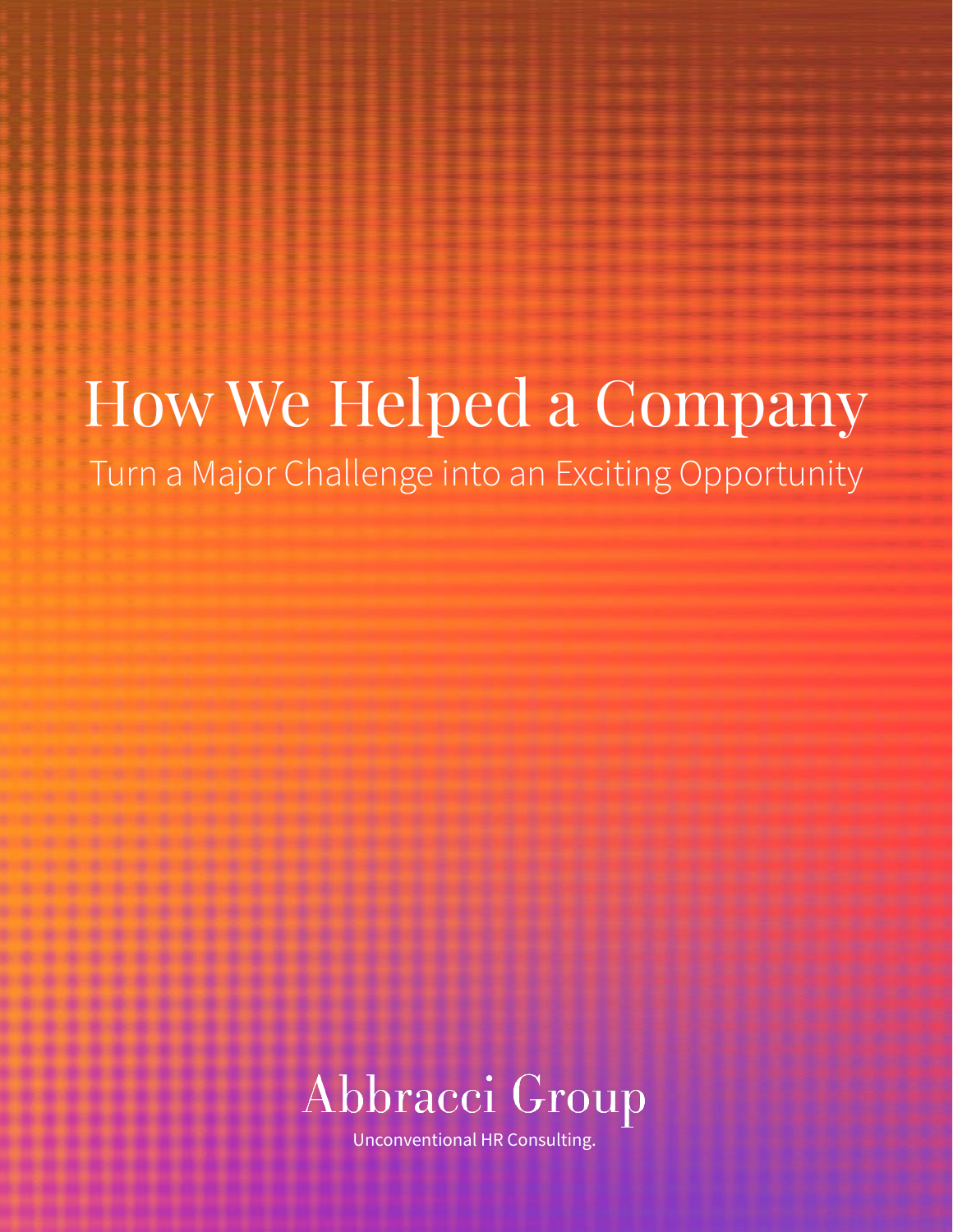**Recently, a national company found themselves facing a potentially overwhelming challenge, albeit a challenge that's familiar to many companies: their industry's landscape had transformed dramatically, and they needed to keep up.**

**For 20 years, their team had designed and implemented the same product without any outside help.** 

However, over the past five years, their industry had **changed. The shift from handling everything in-house to working with other groups was a radical one. So, to ensure the staff members who were tasked with this essential responsibility would be prepared for success, the company turned to Abbracci Group's executivecoaching services.**

### PARTNERING WITH OTHER ORGANIZATIONS BEGAN FROM WITHIN

These services included helping each member of the new Sales team understand which unique strengths they possessed that would help the company take on this new challenge. It also showed them where they might have weaknesses that were holding back themselves and the organization. Ultimately, the goal of both initiatives was to increase self-awareness.

#### The results? It worked!

By the time the follow-up conversations for these assessments were finished, staff members understood themselves better. However, they also better understood how to work with their teammates more effectively to take on this new challenge.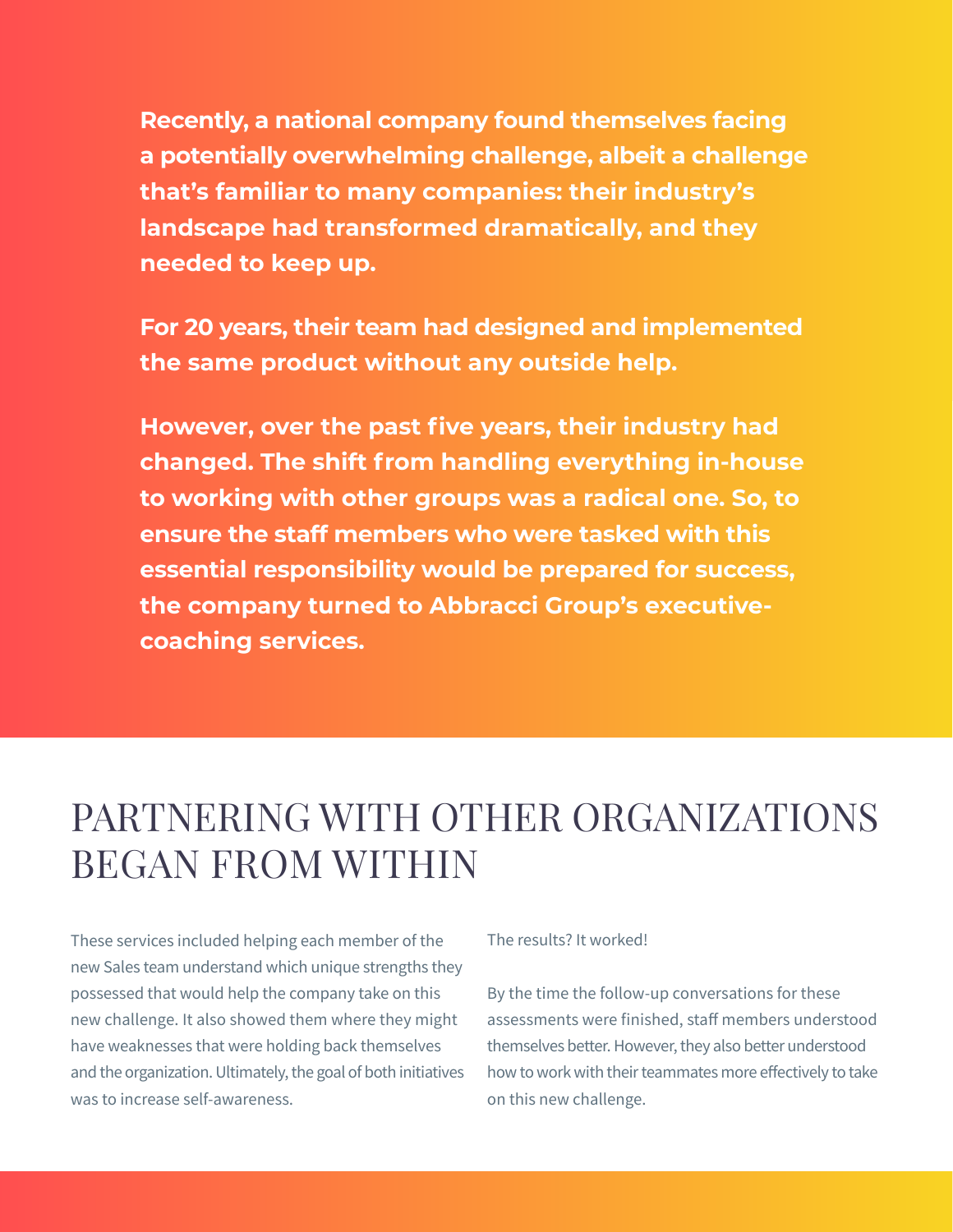**Here's how different members of the sales team described working with our CEO and co-founder, Keri Ohlrich, PhD:**

*"She helped me to understand which of my behaviors and tendencies were limiting my success and which characteristics I could leverage for more impact in my organization. By working more effectively with my colleagues, I am realizing positive change for my clients, partners and the company.* 

*Keri also conducted interviews with everyone on my team about me. What is it like to work with me? What is inspiring? What drives you crazy? What do you see as her strengths? What do you see as her areas for growth? I did the same for all of my team members, too. She then helped all of us see where some of our preferences and tendencies were causing challenges for the rest of the team*  **and how we could fix that."** – AVP of Sales

*"The Abbracci Group coaching that I have received is some of the best I've gotten in my career. Through the Abbracci Group, I am able to refect upon my working style, manage personal deficits, and acknowledge areas of strength in order to maximize my effectiveness."* – Director of Sales

*"Keri seamlessly weaves together humor, candor, and a genuine interest in supporting my professional growth. The individual coaching sessions feel personal and well designed, not the same scripted responses you could pick up at the bookstore. As the new leader of an expanded sales function, Keri's individual and group coaching sessions were instrumental in helping my team create a common language and healthy culture for continuous improvement."* – VP Sales